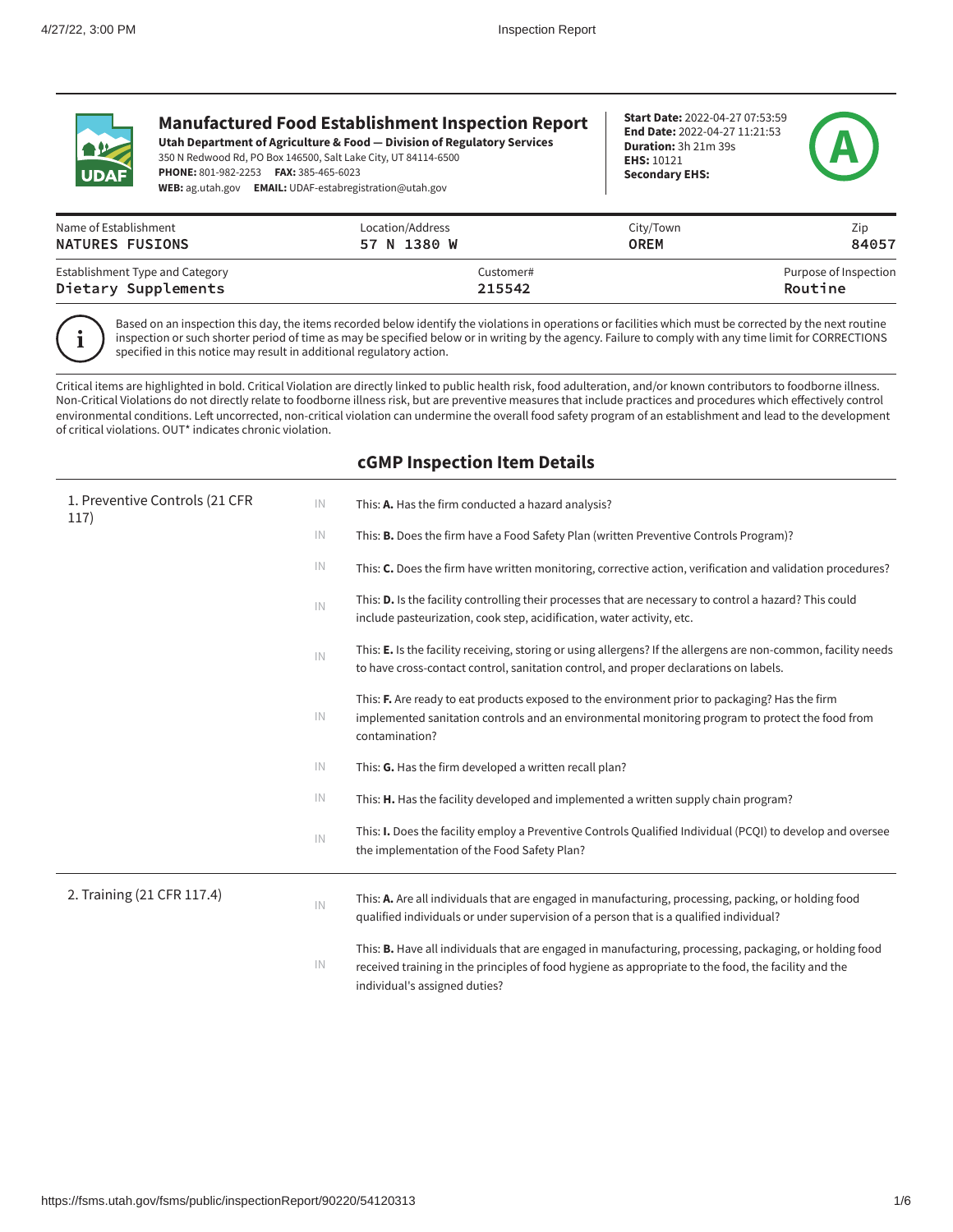| 3. Personnel (21 CFR 117.10)              | IN | This: A. Are personnel with illness, sores, infections, etc., restricted from handling food products?                                                                         |
|-------------------------------------------|----|-------------------------------------------------------------------------------------------------------------------------------------------------------------------------------|
|                                           | IN | This: <b>B.</b> Do employees maintain adequate personal cleanliness, wear clean outer garments, use adequate<br>hair restraints and remove excess jewelry when handling food? |
|                                           | IN | This: C. Do employees thoroughly wash and sanitize hands as necessary?                                                                                                        |
|                                           | IN | This: D. Do employees refrain from eating, drinking and smoking and observe good food handling<br>techniques in processing areas?                                             |
|                                           | IN | This: E. Are employee clothing and belongings stored away from food handling and equipment and<br>utensil washing areas?                                                      |
| 4. Plants and Grounds (21 CFR<br>117.20)  | IN | This: A. Are premises free of harborages and/or breeding places for rodents, insects and other pests?                                                                         |
|                                           | IN | This: B. Are roads, yards, parking lots and adjacent properties maintained in a manner that prevents<br>them from becoming a source of contamination?                         |
|                                           | IN | This: C. Is adequate drainage provided to avoid contamination of facilities and products?                                                                                     |
|                                           | IN | This: <b>D.</b> Is sufficient space provided for placement of equipment, storage of materials and for production<br>operations?                                               |
|                                           | IN | This: E. Are floors, walls and ceilings constructed of easily cleanable materials and kept clean and in good<br>repair?                                                       |
|                                           | IN | This: F. Are food and food contact surfaces protected from contamination from pipes, etc., over working<br>areas?                                                             |
|                                           | IN | This: G. Are food processing areas effectively separated from other operations which may cause<br>contamination of food being processed?                                      |
|                                           | IN | This: H. Are food products and processing areas protected against contamination from breakage of light<br>bulbs and other glass fixtures?                                     |
|                                           | IN | This: I. Is air quality and ventilation adequate to prevent contamination by dust and/or other airborne<br>substances?                                                        |
|                                           | IN | This: J. Are doors, windows and other openings protected to eliminate entry by insects, rodents and<br>other pests?                                                           |
| 5. Sanitary Operations (21 CFR<br>117.35) | IN | This: A. Is the facility and equipment kept clean and in good physical repair?                                                                                                |
|                                           | IN | This: <b>B.</b> Is cleaning of facilities and equipment conducted in such a manner as to avoid contamination of<br>food products?                                             |
|                                           | IN | This: C. Are cleaning compounds and hazardous materials kept in original containers and used in a safe<br>and effective manner?                                               |
|                                           | IN | This: D. Are processing areas maintained free of insects, rodents, and other pests?                                                                                           |
|                                           | IN | This: E. Are all utensils and equipment cleaned and sanitized at intervals frequently enough to avoid<br>contamination of food products?                                      |
|                                           | IN | This: F. Are single service articles stored, handled, dispensed, used and disposed of in a manner that<br>prevents contamination?                                             |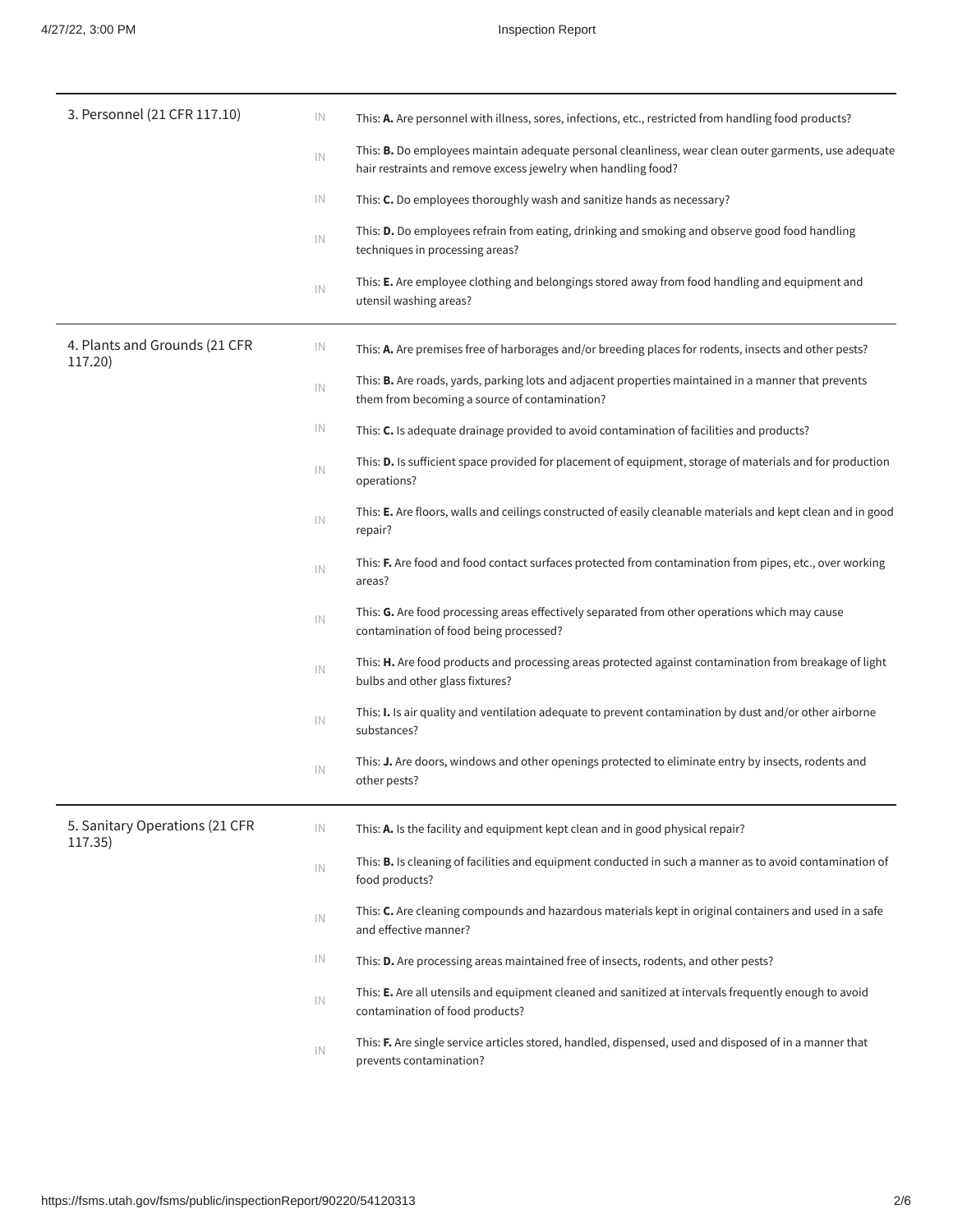| 6. Sanitary Facilities and Controls          | IN  | This: A. Is the water supply adequate in quantity and quality for its intended uses?                                                                                                                                            |
|----------------------------------------------|-----|---------------------------------------------------------------------------------------------------------------------------------------------------------------------------------------------------------------------------------|
| $(21$ CFR 117.37)                            | IN  | This: <b>B.</b> Are the water temperatures and pressures maintained at suitable levels for its intended use?                                                                                                                    |
|                                              | IN  | This: C. Is the sewage disposal system adequate and is plumbing including floor drains adequately sized,<br>designed, installed and maintained in a manner to prevent contamination?                                            |
|                                              | IN  | This: D. Are plumbing systems adequately designed and installed such that there is no back-flow or cross<br>connections between water supplies and waste water discharge systems?                                               |
|                                              | IN  | This: E. Are adequate toilet rooms provided, equipped and maintained clean and in good repair?                                                                                                                                  |
|                                              | IN  | This: F. Are adequate handwashing and/or sanitizing facilities provided where appropriate?                                                                                                                                      |
|                                              | IN  | This: G. Is refuse properly handled, stored and protected where necessary from insects, rodents and<br>other pests, and disposed of in an adequate manner?                                                                      |
| 7. Equipment and Utensils (21<br>CFR 117.40) | IN  | This: A. Are all utensils, equipment and food contact surfaces constructed of adequately cleanable,<br>corrosion resistant and non-toxic materials and suitable for their intended uses?                                        |
|                                              | IN  | This: <b>B.</b> Is the equipment designed and used in a manner that precludes contamination with lubricants,<br>contaminated water, metal fragments, etc.?                                                                      |
|                                              | N/A | This: C. Are freezers and cold storage areas equipped with appropriate temperature measuring or<br>recording devices?                                                                                                           |
|                                              | IN  | This: D. Are instruments used to monitor conditions that control the growth of undesirable<br>microorganisms in food adequate in number and maintained for their intended use?                                                  |
|                                              | N/A | This: E. Is air or other gases introduced into the food or used in cleaning of food contact equipment<br>handled in a way to prevent it from becoming a source of contamination?                                                |
| 8. Processes and Controls (21 CFR<br>117.80) | IN  | This: A. Are raw materials and ingredients adequately inspected, processed, and stored to assure that<br>only clean, wholesome materials are used?                                                                              |
|                                              | IN  | This: <b>B.</b> Is food processing and packaging conducted in a manner to prevent contamination and minimize<br>harmful microbiological growth?                                                                                 |
|                                              | N/A | This: C. Are batters, breading, sauces and other similar preparations that are used repeatedly over time,<br>treated and maintained so as to prevent cross-contamination and growth of microorganisms?                          |
|                                              | IN  | This: <b>D.</b> Are chemical, microbiological, or extraneous material testing procedures used where necessary<br>to identify sanitation failures or food contamination?                                                         |
|                                              | IN  | This: E. Are packaging processes and materials adequate to prevent contamination?                                                                                                                                               |
|                                              | IN  | This: F. Are only approved food and/or color additives used?                                                                                                                                                                    |
|                                              | IN  | This: G. Are in-process, rework, and finished products stored and shipped under conditions which will<br>avoid contamination and deterioration?                                                                                 |
|                                              | IN  | This: H. Are adequate steps taken to ensure raw materials or other ingredients are not contaminated with<br>microorganisms or that they are otherwise processed or treated during manufacturing to eliminate<br>microorganisms? |
|                                              | N/A | This: I. Are adequate measures taken to protect against inclusion of metal or other extraneous materials<br>in food?                                                                                                            |
|                                              | N/A | This: J. Does the firm have any process controls to control significant hazards and do these control<br>appear to be adequate? (e.g. cooking, formulation [pH, aw, etc.] cooling, and refrigeration)?                           |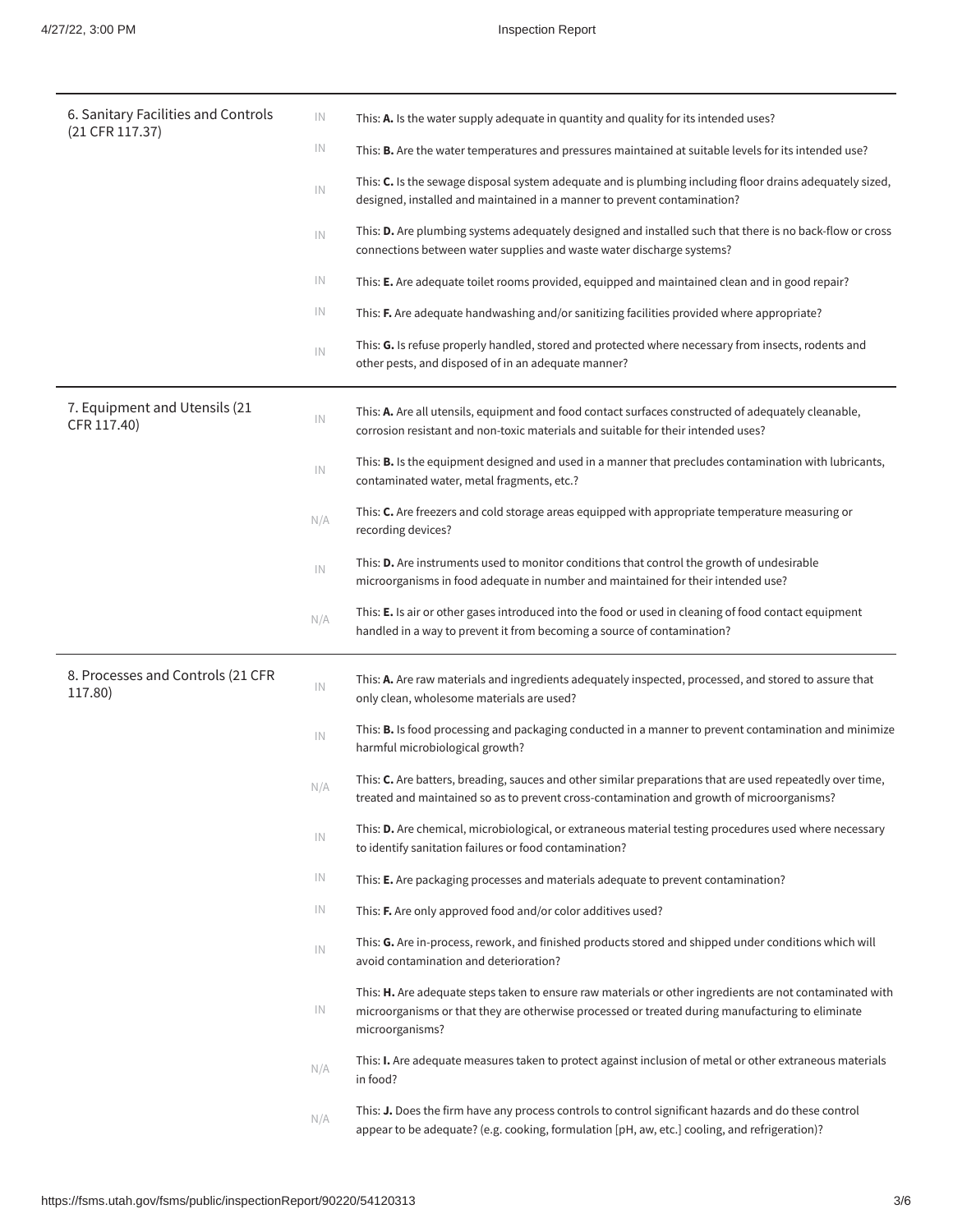| 9. Warehousing and Distribution<br>(21 CFR 117.93)                      | IN  | This: A. Is storage and transportation of food conducted under conditions to prevent allergen cross-<br>contact, contamination of food, and deterioration of the food or its container?                                                                        |
|-------------------------------------------------------------------------|-----|----------------------------------------------------------------------------------------------------------------------------------------------------------------------------------------------------------------------------------------------------------------|
| 10. Human Food By-Products for<br>use as Animal Food (21 CFR<br>117.95) | N/A | This: A. Are human food by-products for use as animal food held in appropriate containers and under<br>conditions that protect against contamination?                                                                                                          |
| 11. Allergen Control (21 CFR 117<br>Various)                            | IN  | This: A. Are personnel hygienic practices sufficient to prevent allergen cross-contact?                                                                                                                                                                        |
|                                                                         | IN  | This: <b>B.</b> Does the firm's allergen controls include adequate equipment design, equipment cleaning and<br>sanitizing between runs, separation of operations, or dedicated equipment for allergens and non-<br>allergen containing products?               |
|                                                                         | IN  | This: C. Is there physical separation of allergenic and non-allergenic ingredients, are allergen and allergen<br>containing products clearly labeled and identified, and is processing conducted in a manner and<br>scheduled to avoid allergen cross-contact? |
|                                                                         | IN  | This: <b>D.</b> Is processing conducted in a manner or scheduled to avoid allergen cross-contact of food during<br>processing, rework, and finished products?                                                                                                  |
|                                                                         | IN  | This: E. Are allergenic ingredients properly declared on food product labels?                                                                                                                                                                                  |
| 12. Records (21 CFR 117 Various)                                        | IN  | This: A. Do the firm's records include adequate information to identify the facility, the date of the activity,<br>product and lot code, and the signature or initials of the person performing the activity?                                                  |
|                                                                         | IN  | This: B. Does the firm have and maintain training records?                                                                                                                                                                                                     |
|                                                                         | IN  | This: C. Were the training records provided by the firm upon request during an inspection?                                                                                                                                                                     |
|                                                                         |     |                                                                                                                                                                                                                                                                |

## **TEMPERATURE OBSERVATIONS**

[No Temperature Observations]

## **GENERAL NOTES / COMMENTS**

Pest control is conducted by a third party, records available upon request.

# **INSPECTION INFORMATION**

#### **File Review:**

This is a routine inspection for the firm. No consumer complaints or enforcement actions on file.

## **Administrative Information**

CJ Peterson is the President and CEO. Lori Peterson is the C.I.O. and is the best contact for inspection purposes. Matt Peterson is the C.M.O. Adam Bliss is the Documentation Specialist is BEST point of contact and PCQI. 8016693198, adam@naturesfusions.com

Tatia Nelson is the Is RND and can be emailed at tatia@naturesfusions.com.

Adam Bliss is who I walked with during the inspection.

Packaging supplies are received from suppliers located in Europe and Asia, and other suppliers located in Canada. Essential oils are received from international suppliers. The company known as Vigone Co. supplies the chemicals for dietary supplements, which is located within the US. Majority of the suppliers are domestic.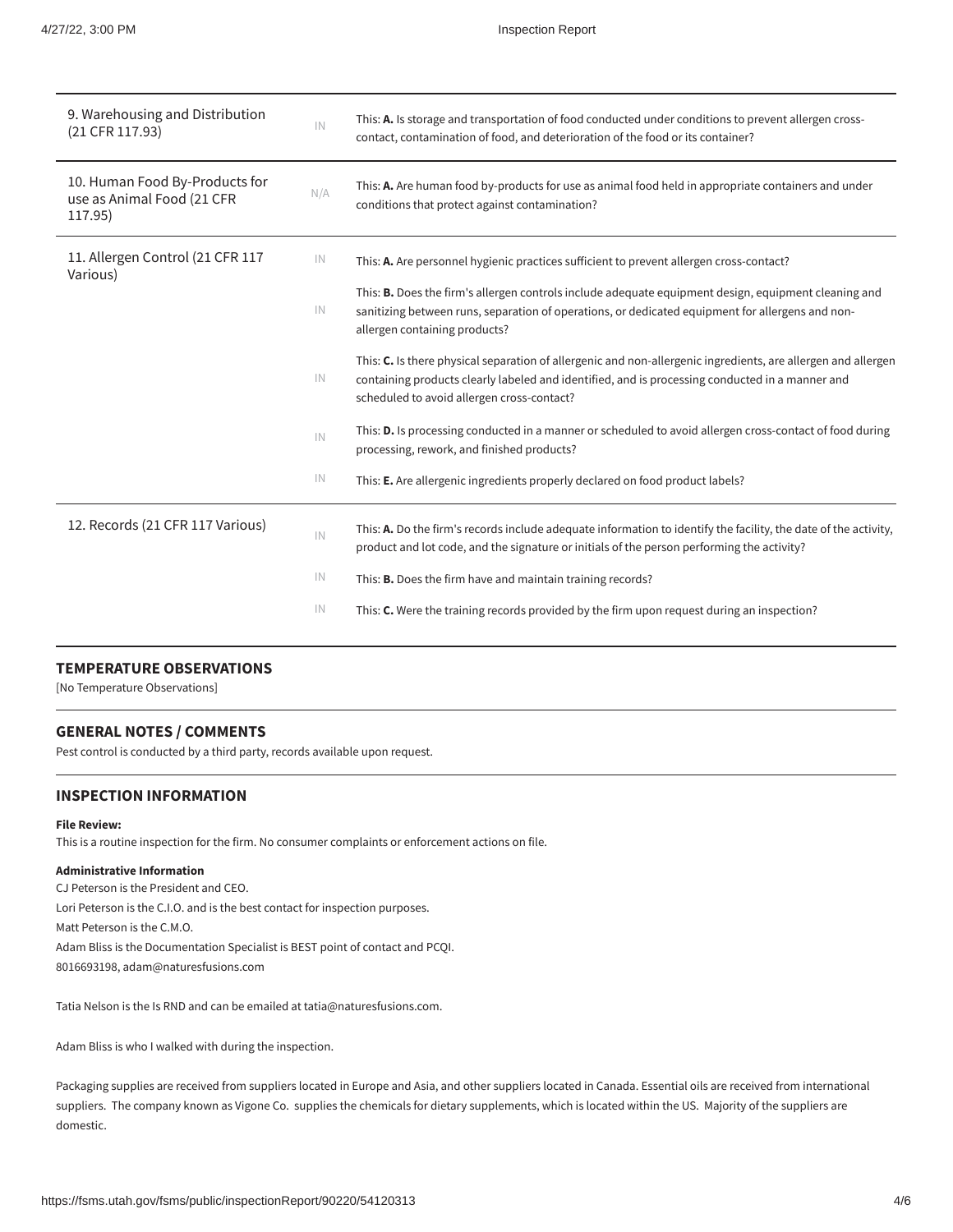#### **Preventative Controls and/or HACCP**

Ingestible products are 5% of the overall gross annual sales. Qualified facility attestation is required to be filed with FDA.

Finished product and ingredient testing is conducted by APRC for CBD and Hemp and microbial testing is conducted by Summit Labs. Essential oils are tested in Florida.

Batch testing for primary and secondary product.

Allergen introduced is Tree-nut (almond) and possible coconut and dairy and been introduced recently. Marine collagen, which would be labeled under shell fish. All stored separate, and labeled.

Currently, a Peristaltic pump is utilized to segregate equipment from allergen cross-contact.

Alcohol is used as a sanitizer.

Supplier approval is achieved through vetting.

#### **Product Inspected and Current Risk Assessment**

This company serves as a contract manufacturer. Production includes mixing full spec\pure spec CBD and Hemp derived product into tinctures. Essential oils are marketed as a topical/cosmetic and hand-sanitizers are labeled as a pharmaceutical.

Risk assessment will be sent average.

### **Evidence Developemnt**

See photos for label compliance.

### **Discussion with Management / Corrective Action**

During the last routine inspection they discussed verification at receiving and ensuring COAs are correct when a supplier has changed to a different laboratory. All product is received with COA'S attached. Copy of COA will remain with product. Every container is uniquely identified. Third party testing is also conducted on all product.

During this inspection we discussed the possibility of Kratom being processed at this facility. We discussed clean rooms for Kratom processing and that there needs to be independent clean room locations for Kratom. Also, needing COA's for the Kratom that is sent to the facility. SOP's will need to be generated to ensure there is no cross contamination of Kratom to any other products. We also discussed what types of Kratom will be at the facility.

The facility is not processing Kratom at this time. Most likely will be processing liquid Kratom only, if at all.

For more information on Kratom please contact Ashley Lytton at 385-315-1634, or ashleylytton@utah.gov.

**Supplemental Field**